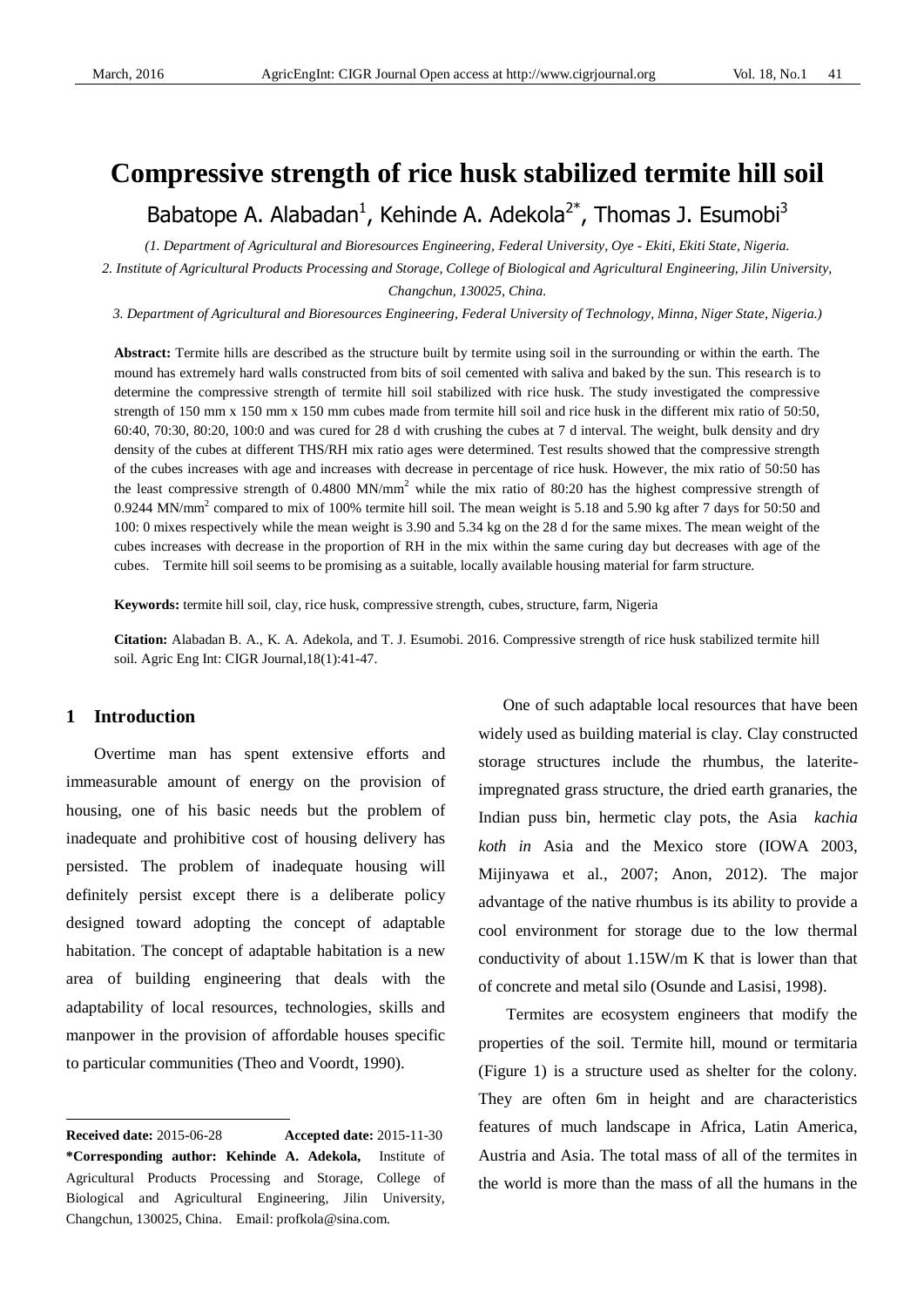world (Encyclopædia Britannica 2012, ; Wikipedia, 2012, Alabadan, 2013).



Figure 1 Termite hill

Collins (1981) and Kang (1978) reported about 6.4 termite hills per hectare of *Macrotermes bellicosus* in the Nigerian savanna and 17 mounds per hectare in the more humid south-western zone, respectively. The termite hills have extremely hard walls constructed from bits of soil from within the earth, cemented with saliva and baked by the sun, thus affecting the physical properties of this soil (Jouquet et al., 2004).

Termite hills have clay content about 20% than that of the adjacent soil, reflecting the insects' preference for smaller clay particles for construction. While being transported in the insects' mouth or their five gut compartments, the particles are saturated by alkaline and other chemicals, which add nutrient and contribute to the structures' robustness (Adekayode and Ogunkoya, 2009 and Mujinya et al., 2013).

The activities of these termites through their secretion improved the plasticity of the ordinary clay thereby making it a better material than the ordinary clay in term of utilization for moulding (Odumodu, 1991 and Edosomwan et al., 2012) and in dam construction (Yohanna et al., 2003).

Older termite hills rather than termite hills that still have termites living in them give better result. This is because the older termite hills have higher clay content (30% – 80%) than newer hills. Also the outer clay casing of termite hills is believed to be more suitable for construction than the inner nest material. Heat treated termite hill clay are resistance to wear, abrasion and penetration by liquid (Parker, 1998). Termite hill clay has low thermal conductivity and expectedly should reduce solar heat flow into the enclosure and regulate temperature fluctuations within the storage environment

Termite hills soil contains clay which consist of inorganic material (minerals and water) that makes them fire resistance and incombustible. Some hills contain chrysotile (more commonly known white asbestos), which also comes from the surrounding soil. Chrysotile is incombustible and thus improves fire resistance. Termite hills materials are all sourced on- site and are all biodegradable. Termite hill should be supplemented with phosphorus fertilizer before it can be used as soil amendment (Edosomwan et al., 2012).

Clay has been used to produce bricks for building construction from very early dates. First, it was used without burning as sundried bricks, but nowadays burnt bricks are made from specially selected and mature brick-earth consisting of silica (35%-70%) and alumina (10%-20%) (Alabadan, 2009). Ndaliman (2001) reported that termite hills can further be improved to produced insulating refractory materials when 25% of additives (Corn Husk and Saw Dust) were used but a low values of refractoriness  $(1,200\text{ °C})$  were recorded for these cases. Alabadan et al. (2005) reported that the substitution of cement with Bambara Groundnut ash in concrete formation was relatively possible not exceeding 10%.

Rice husk or hull is made of hard material including opaline silica and lignin to protect cover or coat the seeds or grains of rice. It is mostly indigestible to humans and a class A insulating material that are used as filling for used pits and rural unpaved roads during raining season. The utilization of rice husk will promote waste management for a friendly pollution free environment and increase the economic base of the farmer thereby encouraging more production (Wikipedia, 2014). The termite hills material is a waste product and often destroyed by farmers. It has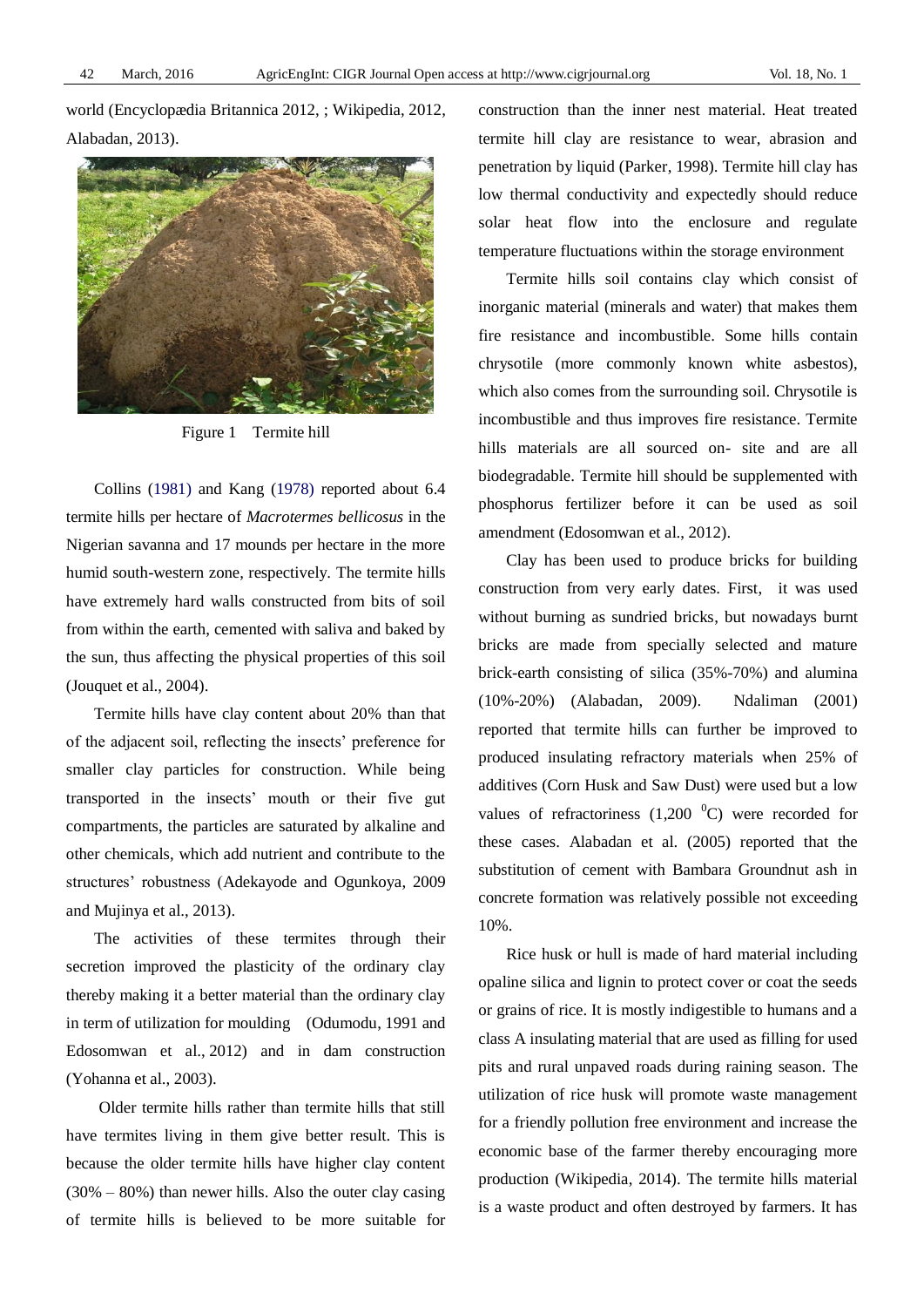no competitive use. Termite hill clay is being considered for use in silo construction because of its improved plasticity and thereby less prone to crack when compared with ordinary clay.

The objective of this study is to conduct an investigation to explore the possibility of using the enormous and wasted rice husk (RH) in stabilizing the strength of termite hill soil (THS).

## **2 Materials and methods**

#### **2.1 Materials and equipment**

The materials used for this research are termite hill soil (THS), rice husk (RH), water, weighing balance, weighing pan, mallet, polythene sheet (thick), mixing tray, bucket, cup, mould (wood), digger, shovel and crushing machine.

#### **2.2 Source of materials**

One of the termite hills located in Gurara town along Minna-Bida road, Minna, Nigeria was dismantled with the digger, soil samples were collected in polyethylene bags and directly transported to the Department of Civil Engineering laboratory, Federal University of Technology, Minna, Nigeria. The packed polythene bags were stored in water filled containers to preserve the natural condition. Rice husk was collected from a rice mill in Chanchaga town located along Minna-Paiko road, Minna, Nigeria. The Chanchaga Water Treatment Plant, Minna water collected from the tap in Department of Civil Engineering laboratory, Federal University of Technology, Minna was used during the experiment.

#### **2.3 Study area**

The study area is Minna, Nigeria. It lies in the middle-belt zone of the country with latitude 09°39' N and longitude 06° 28' E. The mean monthly rainfall is usually about 409 mm in August and none in February and March. The mean temperature is  $28.5\text{ °C}$  in the wet season of August and  $38.9\text{ °C}$  in the dry season of February and March (Alabadan, 2006). The experiment was conducted in September at the peak of the raining season.

#### **2.4 Methods**

#### 2.4.1 Production of test cubes

Size reduction of the clay lumps into fine grains was achieved through pounding with pestle. Sedimentary jar test and sieve analysis of the THS were done according to Alabadan et al. (2012). The different mix ratio used are 50:50, 60:40, 70:30, 80:20, 100:0 for THS:RH. Batching of materials was done by weight according to Alabadan et al. (2012). Measurement of the weight of samples were done manually using measuring pan and weighing balance and the weight of the empty pan was noted before weighing of samples. 5 mix ratios with 3 replicates of the cubes for 4 crushing days gives a total of 60 cubes required for the research.

Mixing was done manually on a wide tray. The weighed THS was poured on the tray before required quantity of the RH was added to it and the two materials were then thoroughly mixed together. The natural moisture content of the THS was determined to know the quantity of water to be added to the soil during mixing. The clay was then mixed with water in the ratio of two volumes of termite mound to one volume of water.

The wet mixture was then poured into a 150 mm x 150 mm x 150 mm wooden mould placed in a manually operated moulding machine and vibrated to ensure compaction and appropriate shape forming. Compaction was done in accordance with the British Standard Compaction test (BS 1377, 1990). Sixty wooden moulds were produced, cleaned with spent engine oil water to allow for easy removal of the cubes and filled with the compacted fresh THS / RH mixture. Casting of cubes was done outside on a polyethene sheet placed over plywood for easy removal. The moulds were removed immediately. Curing of cubes was done in the open air but they were covered at evenings and opened in the mornings because of possible rainfall during the season.

#### 2.4.2 Compressive strength test

Compressive strength test of the respective cubes was carried out in accordance with the British Standard (BS 1881 1983). A calibrated and electrically powered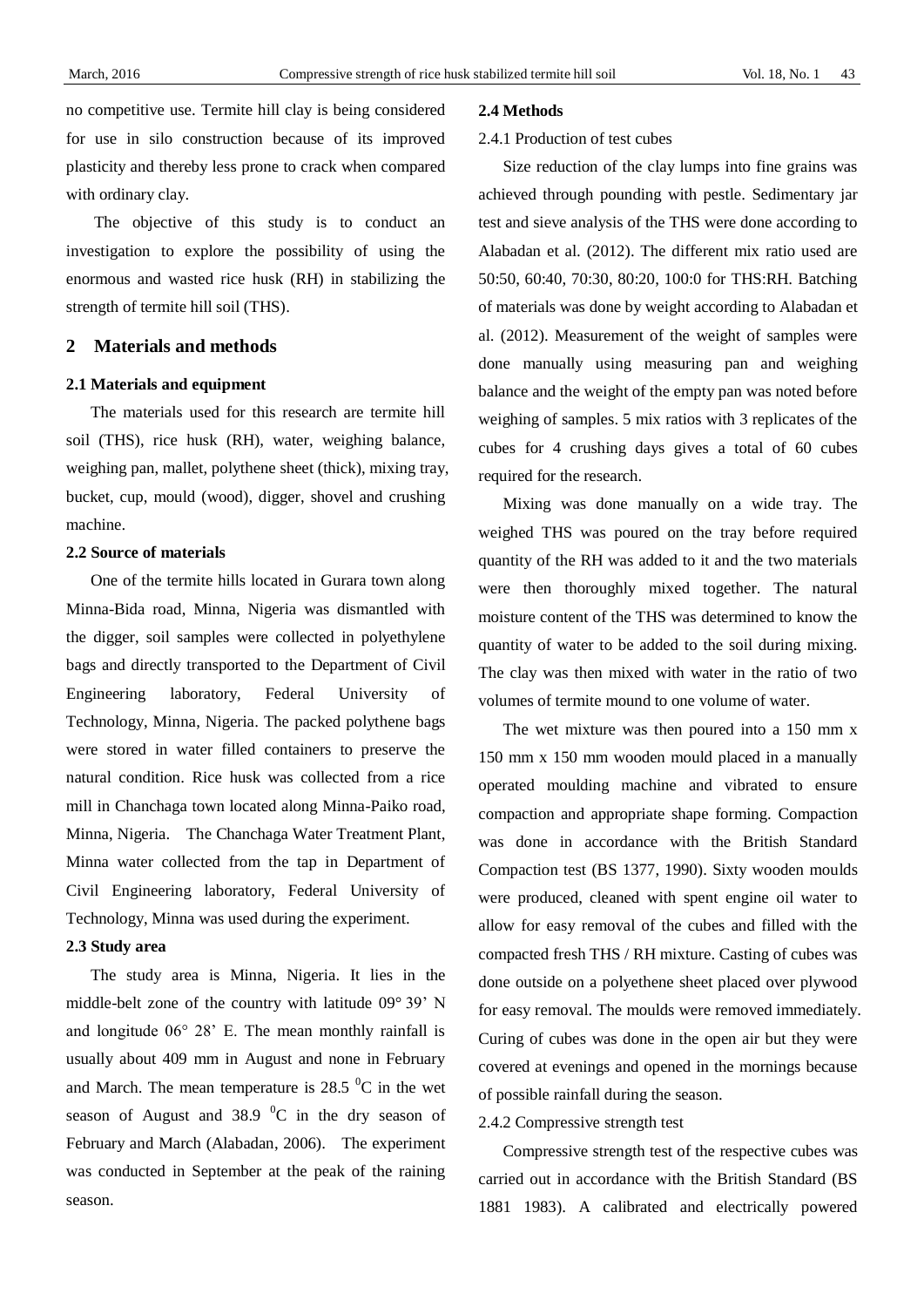hydraulic-press called The Denis Tension crushing machine with a capacity of 2000kN was used for the crushing. The weight, bulk density and dry density of the cubes at different THS/RH mix ratio ages were determined before crushing. Three cubes each for each mix ratio were crushed at  $7<sup>th</sup>$  day,  $14<sup>th</sup>$  day,  $21<sup>st</sup>$  day and 28<sup>th</sup> day curing period.

 The cube was centrally positioned to received maximum load before failure will occur, when the knob was turned from unload to load, the upper plate started moving down gradually towards the cube and once it was compress the terminal started recording the load sustain by the cube and cracking began. Immediately failure is reached the knob is turned to the unload position and the upper plate moves up to met original position, reading was noted from the screen and the value of the compressive strength of each noted accordingly.

## **3 Results and discussion**

The sedimentary jar test showed that percentage of debris was 16%, sand 44%, clay 36%, and silts 4% corresponding to heights 8, 22, 18 and 2mm, respectively. The soil contained reasonable amount of clay and sand that can enable the sticking together of the soil components. In addition, the sieve analysis showed the various granular distributions of the THS and 13.41% of samples were retained in the first sieve size of 5 mm (Alabadan et al., 2012).

The initial moisture content of the THS was determined and presented in Table 1. The soil has mean natural moisture of 12.73 % that helps in determine the quantity of water required for the mix. The samples were collected in September during rainy season. The low value may be due to the presence of organic content, increase in clay content, higher percentage of chemical/enzymes in the mound soil and presence of finer soil particles. The value is in agreement with the value of Alabadan and Omosekeji (2012) that the above data reflected that the termite hill soil is still plastic/elastic even with a low moisture content and accordingly can be moulded into shapes.

**Table 1 Natural moisture content**

|                          | F1    | B5    |
|--------------------------|-------|-------|
| Wt of can, g             | 9.8   | 24.0  |
| Wt of can + wet soil, g  | 29.6  | 56.0  |
| Wet of can + dry soil, g | 27.0  | 53.0  |
| Moisture Content, %      | 15.11 | 10.34 |
| Mean Moisture Content, % | 12.73 |       |
|                          |       |       |

The weight, bulk density and dry density of the cubes at different THS/RH mix ratio ages were determined and reported in Table 2. The mean weight is 5.18 kg and 5.90 kg after  $7<sup>th</sup>$  days for 50:50 and 100: 0 mixes respectively while the mean weight is 3.90 kg and 5.34 kg on the 28 d for the same mixes. The mean weight of the cubes increases with decrease in the proportion of RH in the mix within the same curing day but decreases with age of the cubes. The bulk and dry densities exhibit this pattern of behavior. This may due the increase of clay content in the 100:0 mix leading to a decrease of pore sizes and rate of water diffusion which agreed with the report of Jouquet et al. (2004).

|                  |                                 | THS : RH<br><b>RATIO</b> |         |         |         |         |  |  |
|------------------|---------------------------------|--------------------------|---------|---------|---------|---------|--|--|
| Curing period, d |                                 | 50:50                    | 60:40   | 70:30   | 80:20   | 100:0   |  |  |
|                  | Weight, kg                      | 5.18                     | 5.31    | 5.44    | 5.55    | 5.90    |  |  |
|                  | Bulk density, kg/m <sup>3</sup> | 1534.82                  | 1573.33 | 1611.85 | 1644.44 | 1748.15 |  |  |
|                  | Dry density, $kg/m3$            | 1361.50                  | 1395.66 | 1429.83 | 1458.74 | 1550.74 |  |  |
| 14               | Weight, kg                      | 4.7                      | 4.95    | 5.39    | 5.45    | 5.07    |  |  |
|                  | Bulk density, kg/m <sup>3</sup> | 1392.59                  | 1466.67 | 1597.04 | 1614.81 | 1502.22 |  |  |
|                  | Dry density, $kg/m^3$           | 1235.33                  | 1301.05 | 1416.69 | 1432.46 | 1432.46 |  |  |
| 21               | Weight, kg                      | 4.35                     | 4.67    | 5.29    | 5.13    | 5.54    |  |  |
|                  | Bulk density, kg/m <sup>3</sup> | 1288.89                  | 1383.70 | 1567.41 | 1520.00 | 1641.48 |  |  |
|                  | Dry density, $kg/m3$            | 1143.34                  | 1227.45 | 1390.41 | 1348.35 | 1456.12 |  |  |
| 28               | Weight, kg                      | 3.90                     | 4.23    | 5.00    | 4.72    | 5.34    |  |  |
|                  | Bulk density, $kg/m3$           | 1155.56                  | 1253.33 | 1481.48 | 1398.52 | 1582.22 |  |  |
|                  | Dry density, $kg/m3$            | 1025.07                  | 1111.80 | 1314.18 | 1240.59 | 1403.55 |  |  |

**Table 2: Mean weight and density of cubes**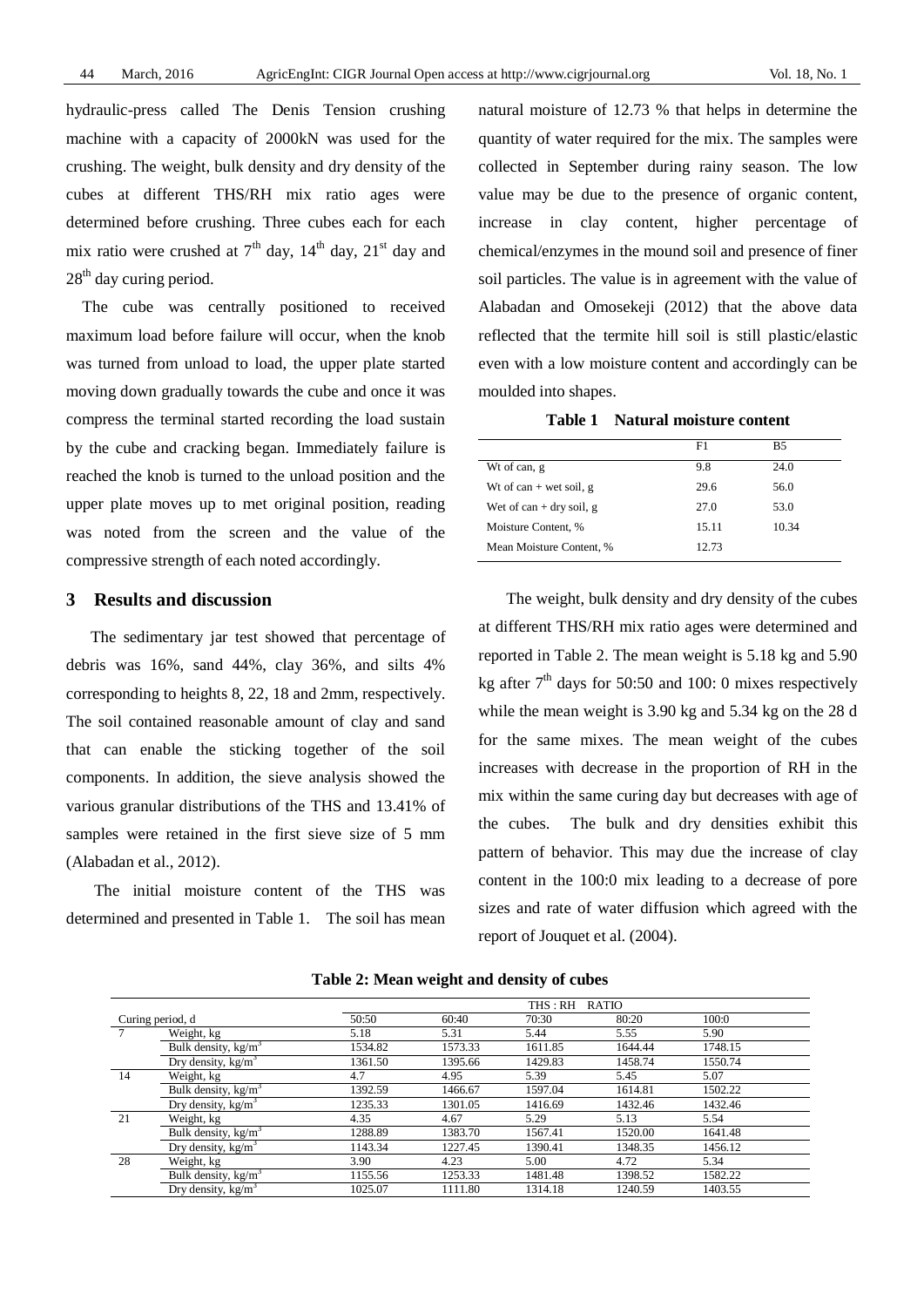The graphical representation of the behavior of the cubes in terms of compressive strength during the curing is shown in Figure 2. The performance characteristics of termite hill clay stabilized with rice husk is very

important when it comes to their strength compliance and suitability for usage in the construction of farmstead infrastructure.





From Figure 2, the result obtained on the  $7<sup>th</sup>$  day showed that the mix ratio of 50:50 has the least compressive strength value of  $0.0578$  N/mm<sup>2</sup> when compared with the mix ratio of 100:0 with the highest value compressive strength value of  $0.8163$  N/mm<sup>2</sup>. The above observed pattern is similar for compressive strength at  $14<sup>th</sup>$ ,  $21<sup>st</sup>$  and  $28<sup>th</sup>$  days curing period.

The lowest and highest compressive strength are 0.0578 N/mm<sup>2</sup> (7<sup>th</sup> day) and 1.0235 N/mm<sup>2</sup> (28<sup>th</sup> day) for 50:50 and 100:0 mixes respectively. The compressive strength increases with age and with reduction in the proportion of RH in the mixes. Higher proportion of RH corresponds to lower strength. It was observed the higher strength also corresponds to lower weight and densities. Alabadan et al. (2012) reported that the compressive strength of lime treated termite hill cubes increased from 4.58 N/mm<sup>2</sup> on the  $7<sup>th</sup>$  day to 11.02 N/mm<sup>2</sup> on the  $28<sup>th</sup>$  day but decreases with increasing replacement of termite hill with lime. All the values of compressive strength are however lower than the strength recorded on the  $7<sup>th</sup>$ ,  $14<sup>th</sup>$ ,  $21<sup>st</sup>$  and  $28<sup>th</sup>$  days of curing for THS/lime bricks by Alabadan et al. (2012) and Houben

and Guillard (1994) specific requirements for such bricks. The control (100:0 mix) performed better because of the increase in the plasticity values of the mound soils due to the higher percentage of chemical/enzymes of termites, organic content and the clay content (Mujinya, 2013). A detailed study indicated that the main oxides present in THS are  $SiO_2$ ,  $Al_2O_3$  and  $Fe_2O_3$ . It may be possible to suggest that the higher percentage of  $Al_2O_3$  may contribute to the cementation of mound soils. This indicates the termite mounds are having more cohesion and this makes the soil more stable.

The results of compressive strength for the control and 20% RH are not significantly different at P<0.005 level of significance using F-test. The correlation is 92%. Other relationships with the control are significantly different at P<0.005 level of significance. Similarly, the compressive strength after crushing on the  $28<sup>th</sup>$  day the result obtained indicate that the mix ratio of 50:50 and 60:40 were not significantly different at P<0.005 level of significance.

The graph of 80/20 mix ratio rose progressively during the hydration periods. However, all the mix ratios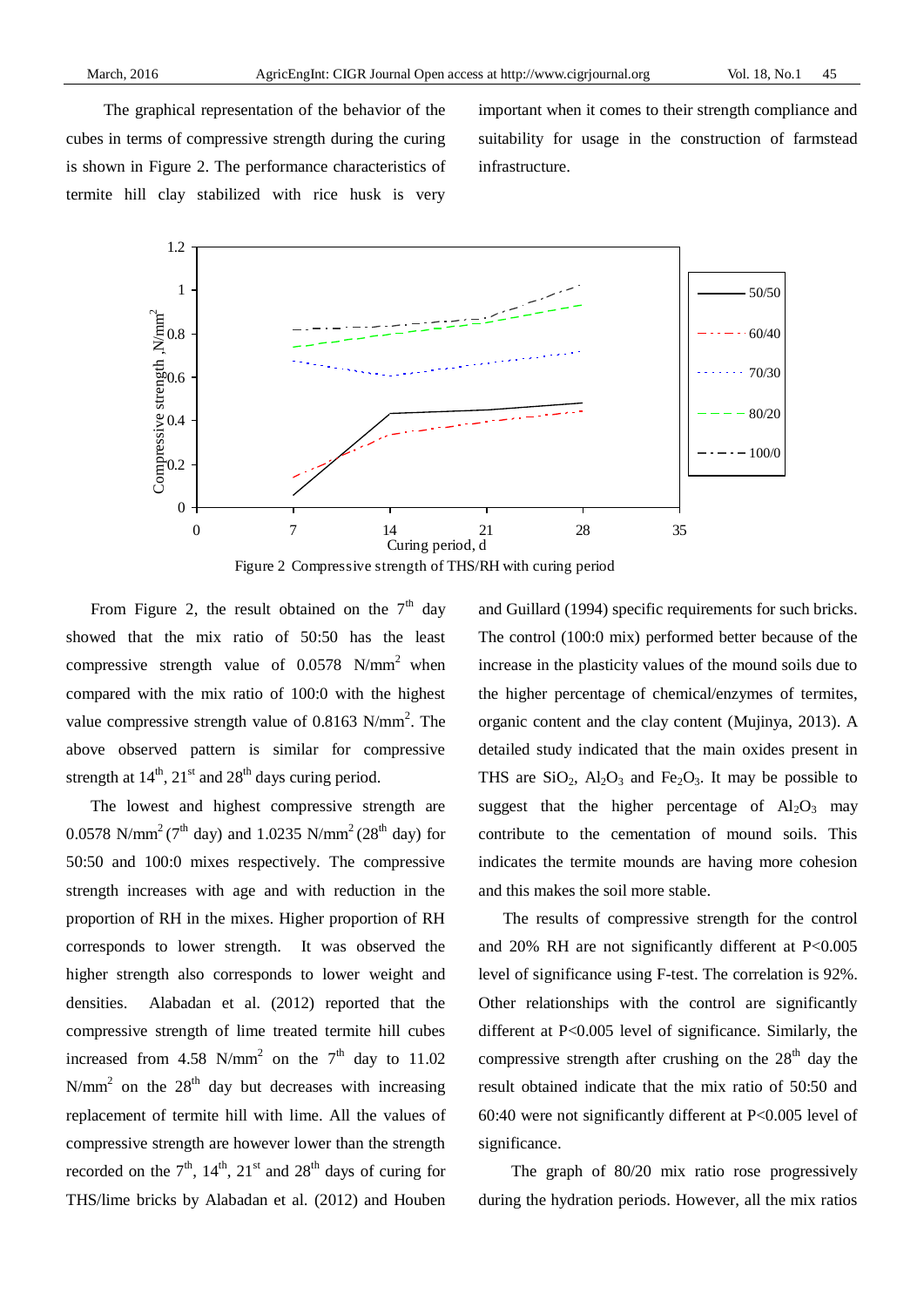compressive strength on the  $14<sup>th</sup>$  day was higher than those of the<sup>7th</sup> day except those of 70/30. The rate of increase of strength was observed to be higher for the control than others. The analysis of result illustrated in Figure 2 showed that bricks made with the mix ratio of 100:0 developed higher strength at all levels of replacement and the entire mix ratio samples developed about 80% of their  $28<sup>th</sup>$  day strength in  $7<sup>th</sup>$  day. This means the THS/RH cubes developed most part of their  $28<sup>th</sup>$  day compressive strength at an early stage.

### **4 Conclusions**

The result obtained from the compressive strength test at all proportion of mixing showed that the compressive strength of the cubes increases with age and decreases with increase in percentage of rice husk. The behavior of the mixes showed that stabilizing the THS with RH should not exceed 20%. Termite hill soil is a promising and suitable locally available housing material for farm structure.

#### **References**

- Adekayode F. O. and M. O. Ogunkoya. 2009. Comparative study of clay and organic matter content of termite mounds and the surrounding soils. *African Crop Science Conference Proceedings, African Crop Science Society*, 9(2):379-384.
- Alabadan, B. A. 2006. Evaluation of Wooden Silo during Storage of Maize (*Zea mays*) in Humid Tropical Climate. *Agricultural Engineering International: the CIGR Ejournal*, 8(1):1-9.
- Alabadan B. A. 2009. Farmstead Infrastructures. First Edition. Jos University Press Limited. 285pp.
- Alabadan B. A. 2013. Housing and Food Security: Now and in the Future (Lessons from the termites).  $25<sup>th</sup>$  Inaugural Lecture, Federal University of Technology, Minna. Nigeria.
- Alabadan B. A., J. J. Musa and L. E. Enemaku. 2012. Studies on Lime Treated Termite Mound Soil as a Low Cost and Energy Efficient Alternative Building Material. *Nigeria Journal of Soil and Environmental Research*,10(1):14-18.
- Alabadan B. A., M.A. Olutoye, M.S. Abolarin and M. Zakariya. 2005. Partial Replacement of Ordinary Portland Cement (OPC) with Bambara Groundnut Shell Ash (BGSA) in Concrete. *Leonardo Electronic Journal of Practises and Technologies*, 1(6):43-48. [http://lejpt.academicdirect.org](http://lejpt.academicdirect.org/)
- Alabadan B. A. and E. F. Omosekeji. 2012. Physical and Chemical Properties of Gidan-Kwanu Termite Hill. Proceedings of

the 33rd *National Conference of the Nigerian Institution of Agricultural Engineers, Bauchi, Nigeria*, 33:524-532.

- Anon. 2012. Research, Development and Commercialization of Double Burner Claystove Using Termite Mounds. *International Journal of Scientific & Engineering Research,* 3(10):1-17. [http://www.ijser.org](http://www.ijser.org/),
- BS 1377. 1990. Methods of Testing for Soils for Civil Engineering Purposes. British Standard Institution. Part 4.
- BS 1881. 1983. Testing Concrete. Method of Making Test Cubes from fresh Concrete. British Standard Institution. Part 108.
- Collins N.M. 1981. The role of termites in the decomposition of wood and leaf litter in the Southern Guinea savanna of Nigeria. *Oecologia*, 51(2):389-399.
- Edosomwan, N.L., E.U.Edosomwan, and O. Oke. 2012. Physical and chemical characteristics of termite mounds and associated soils in tropical forest-savanna transitional area of southern Nigeria. *Indian Journal of Agricultural Research*, 46 (4):338-343.
- Encyclopedia Britannica. 2012. [Termite.](http://library.eb.com.au/all/eb/article-39592?query=Amitermes%20meridionalis&ct=null) Encyclopedia Britannica Online Library Edition. Accessed 19 August 2012.
- Houben, H. and H. Guillard. 1994. Earth Construction : A Comprehensive Guide. CRA Terre and Practical Action Publishing. London. pp.17-38.
- IOWA. 2003. The Slayton Farm Round Barn. Iowa Falls Historic Preservation Commission. National Register of historic Places Hardin Country. Iowa.
- Jouquet, P., D. Tessier, and M. Lepage. 2004. The soil structural stability of termite nests: role of clays in *Macrotermes bellicosus* (Isoptera, Macrotermitinae) mound soils. *European Journal of Soil Biology*, 40(4): 23-29.
- Kang, B.T. 1978. Effect of some biological factors on soil variability in the tropics.III Effect of Macrotermes mounds. *Plant and Soil*, 50(3):241-251.
- Mijinyawa, Y., E.B. Lucas and F.O. Adegunloye. 2007. Termite Mound Clay as Material for Grain Silo Construction. *Agricultural Engineering International: the CIGR Ejournal*, 9(1):1-21.
- Mujinya, B.B., F. Mees, H. Erens, M. Dumon, G. Baert, P. Boeckx, M. E. Ngongo and M. Van Ranst. 2013. [Clay composition](http://www.sciencedirect.com/science/article/pii/S0016706112003059)  [and properties in termite mounds of the Lubumbashi area,](http://www.sciencedirect.com/science/article/pii/S0016706112003059)  [D.R. Congo.](http://www.sciencedirect.com/science/article/pii/S0016706112003059) *Geoderma*, 192(8):304-315.
- Ndaliman, M. B. 2001. Some studies in Refractory Properties of Termite Hills in Nigeria, *Nigeria Journal of Education and Technology*, 2(1&2):44-46.
- Odumodu, R.C. 1991. Clay Block Industry in Nigeria, Problem and propects. *Engineering Focus*, 3(6): 37-40. NSE Publication, National Engineering Center, Victoria Island.
- Osunade, J. A and F. Lasisi. 1998. Use of Laterized Concrete Silo for on-the – farm Grain Storage. *Proceeding of the 1998 International Conference of the Nigeria Society of Engineers*, pp 64-69.
- Parker, P. S. 1998. Structural Design. McGraw Hill Concise Encyclopedia